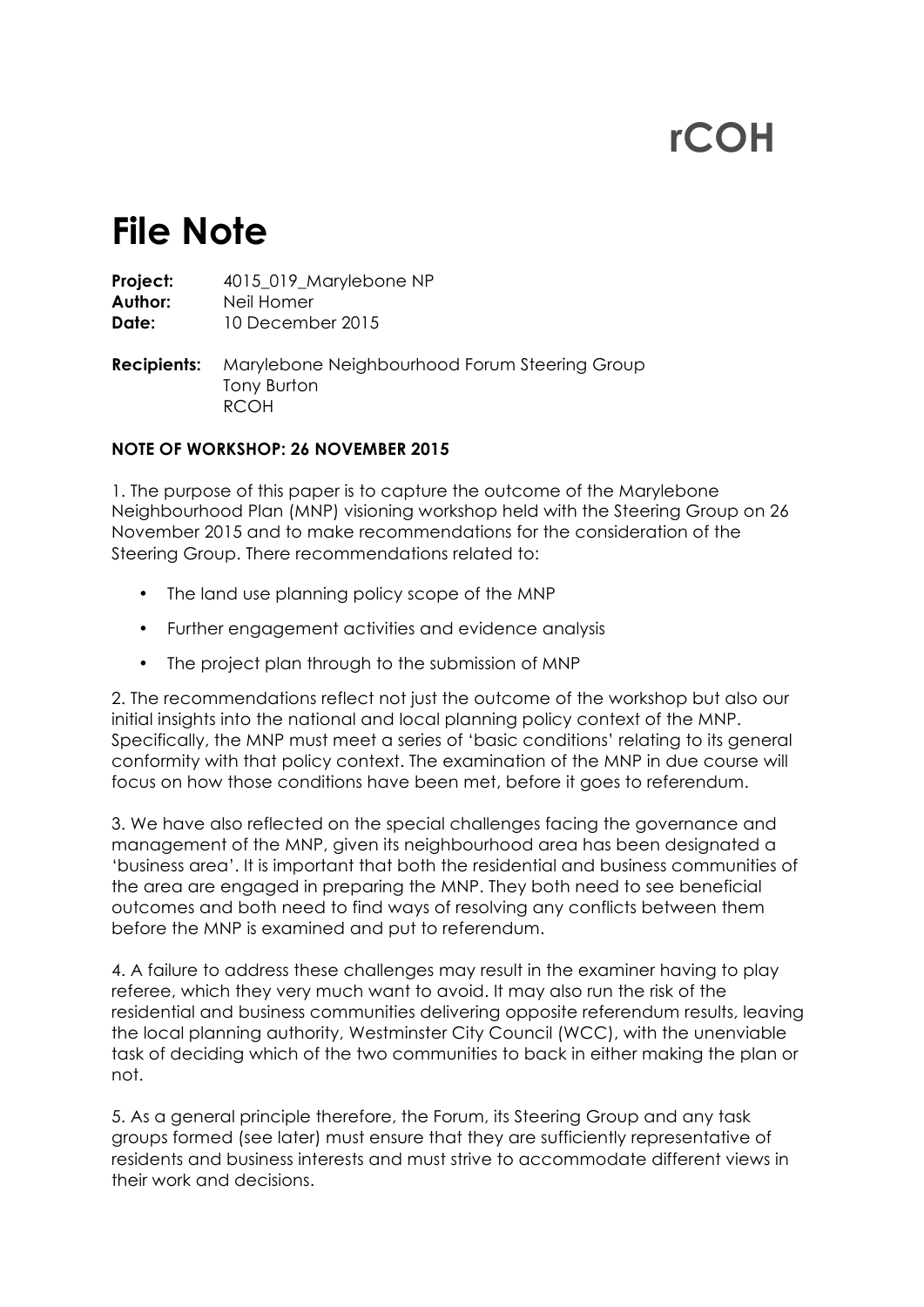# **Workshop Observations**

6. The workshop comprised a facilitated discussion aimed at answering three core questions:

- 1. How has the planning system served to make the Marylebone area a successful place to live, work, shop, trade and visit, or not?
- 2. How do we anticipate the area will change in the next ten years or so and why?
- 3. What could the planning system do to manage this change successfully and what part should the MNP play?
- 7. The following observations were made:
	- The area has changed significantly over the last decade or so, with a change in the demographic profile of residents, businesses and traders reflecting a more affluent and high-end commercial community, although the western edge of the area adjoining Edgware Road has not changed as much
	- There has been a loss of affordable homes, lower cost businesses and retail premises across almost all of the area – the Core CAZ policy has allowed for some land use swaps with buildings in the remaining CAZ area
	- The significant heritage assets (Conservation Areas and Listed Buildings) have driven development management policy leading to little change in the external building fabric, which in turn has increased the appeal of the area to investors
	- However, major changes to the internal building fabric ('facadism') within the Conservation Areas has led to significant intensifications of use with the pressures they bring on local infrastructure
	- Offices are being lost in some places, resulting in changes in the retail mix of some frontages and less daytime and evening employee activity
	- Drinking establishments have been retained but most have changed to reflect the changes in demographics
	- Marylebone Station getting a lot busier and forecast to handle 3m passengers a year in the next few years with additional services and much of this footfall will be between the station and Baker Street tube station; noted too that the CrossRail station at New Bond Street will increase footfall and commercial activity in this vicinity, including the MNP area north of Oxford Street
	- There is considerable change expected on some fringes of the area, notably on its western (Paddington Opportunity Area, North Westminster Economic Development Area/Queens Park/Church Street and Marble Arch) and southern (West End) edges that may increase pressure for changes of use and demands on road space and scare public realm
	- There is a Conservation Area Audit for all six of the Areas in Marylebone some are older than others but all offer important design guidance that WCC uses in considering planning applications
	- Businesses and landowners perceive that WCC is rigorous in applying design standards but there may be some policy elements relating to mews courts and roof extensions where policy outcomes have been undesirable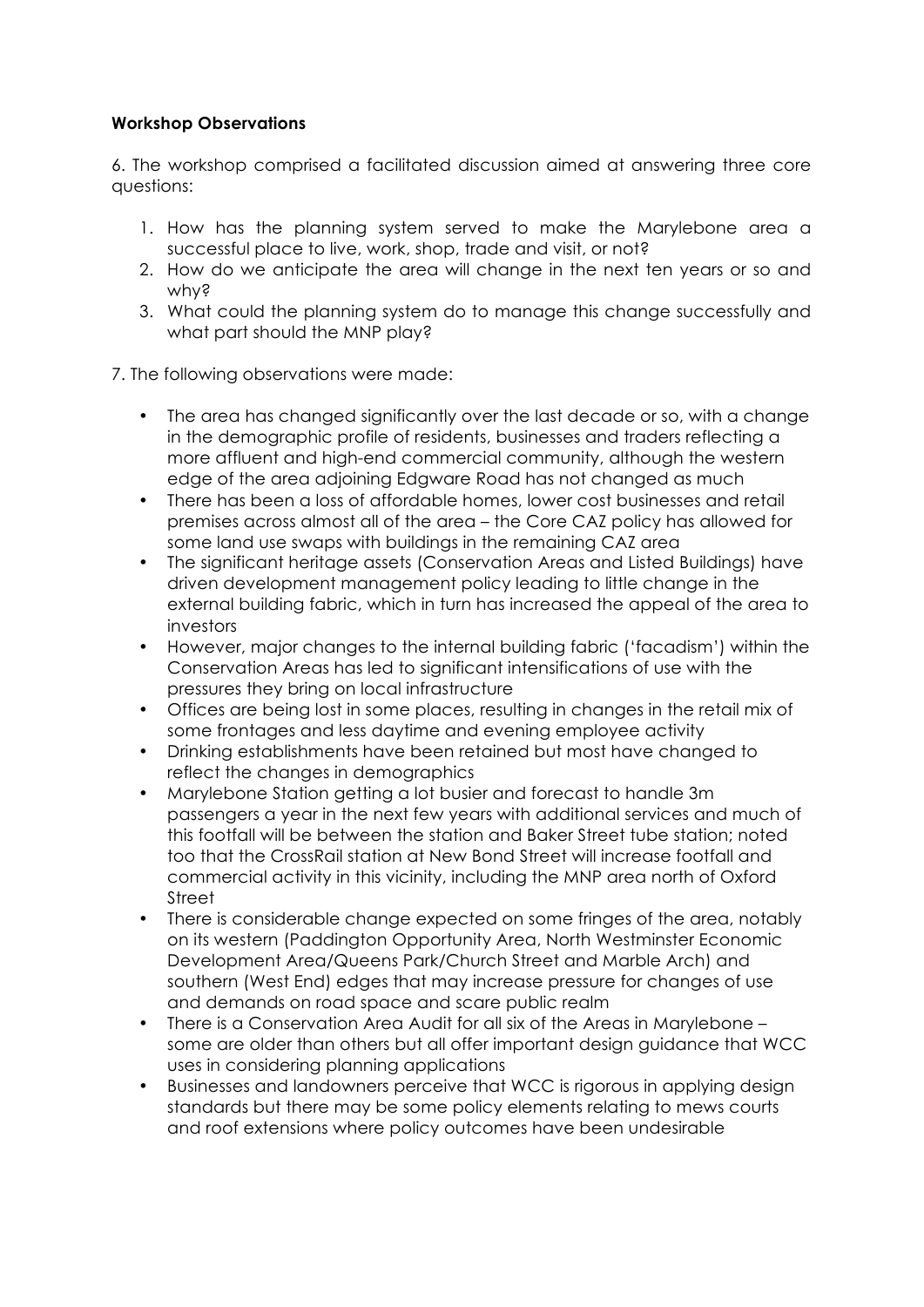- Residents perceive that WCC has not be sufficiently stringent in its use of the design guidance, which has led to inappropriate schemes (often behind the retention of the original facades)
- There is a close but occasionally inconsistent relationship between planning application and licensing decisions affecting some commercial properties
- There is a proliferation of advertising in those parts of the area where advertisement consent is not required, e.g. phone boxes, that detracts from the streetscene appearance
- Air pollution data at street level is above standards in many parts of the area which affects residential and business amenity alike
- Changes to short lettings regulations has led to a loss of lower cost homes in the Edgware Road area
- The Portland Place Special Policy Area has seen some losses of institutional buildings to education and other uses that may bring into question its longer term validity
- The Harley Street Special Policy Area appears to have remained mostly intact but its boundary may need changing to reflect changes of use at its edges
- WCC parking standards are requiring the provision of too many spaces in new development schemes, encouraging greater vehicle movements in an already crowded highway space – some spaces are not being used by occupiers but are being 'sublet' to others but most residents need a parking space and any losses that can't be replaced will be objected to
- A significant increase in internet deliveries to employees in the area has created traffic problems near large office locations
- Businesses consider the pedestrian environment is getting poorer as key pavements are not wide enough to provide sufficient safe capacity and residents may share this view
- There remain too few publically accessible open spaces for the amenity of residents, employees and visitors
- There is an initiative to increase street tree planting to 'green' parts of the area but this is not always consistent with the historic character of some Conservation Areas
- Traffic management ideas include making Baker Street and Gloucester Place two way streets and removing buses from Oxford Street may have significant impacts on the area if implemented in years to come

# **Additional Observations**

8. The booklets published by WCC over the last year to inform its new Local Plan include a number of insights and questions that are relevant to this area, not all of which were discussed at the workshop. For completeness, some additional observations are noted here:

- Central Activity Zone (CAZ) remove the 'Core CAZ' designation and 'Named Streets' in Marylebone but continue to reflect residential character of areas like Marylebone – plus extend CAZ into area north of Marylebone Station and Edgware Road/Church Street? How may this affect mixed use schemes and land use swaps?
- West End a new policy designation? Sites around New Bond Street for redevelopment that do not contribute positively to heritage character?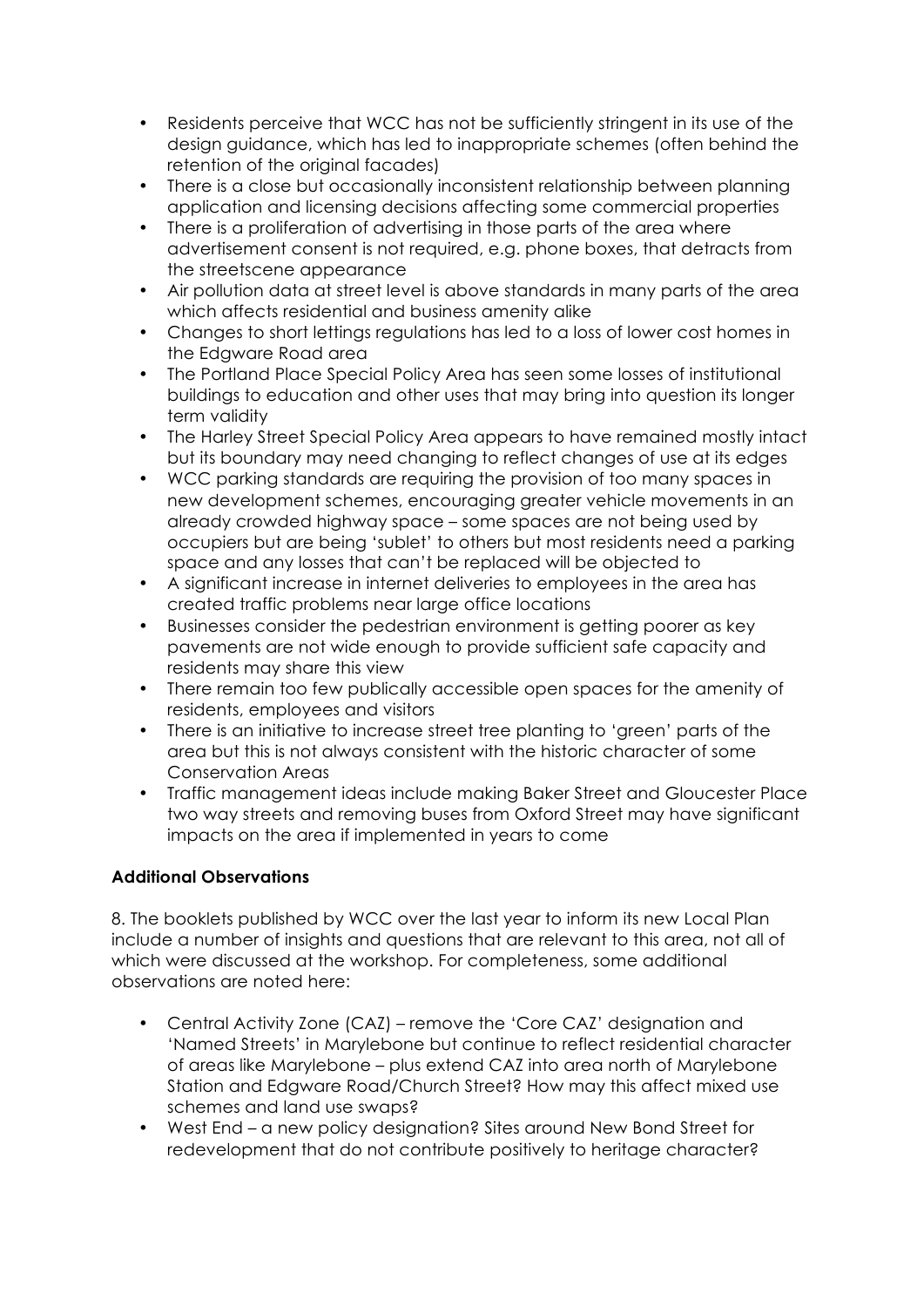Could and should the residential areas north of Oxford Street accommodate further commercial creep of the West End?

- Edgware Road Stress Area/Cumulative Impact Area new policy CM24 controlling shisha smoking in outdoor areas – boundary? Does it balance residential amenity with the needs of local businesses?
- Entertainment venues protect from amenity conflicts with new nearby homes – new policy CM22.2 for theatres but are there other types of venue in the area that warrant similar protection?
- Hotels/conference venues changes to policy S23 in predominantly residential areas – should it apply in this area?
- Portland Place SPA new policy CM2.2 will this manage the area effectively are has there been too much change?
- Design changes to policies on infill (CM28.1), alterations (CM28.4) and shop fronts (CM28.7) – are they relevant to this area?
- Traffic a new road hierarchy policy (CM41.2) and traffic management (CM41.3) – how may this hierarchy enable new public realm spaces and improvements to be realised?

# **Insights**

9. As a result of these observations, we have a number of insights on how the area may change in the coming years, both from within and from changes beyond its edges. These in turn point to possible policy ideas for the MNP to pursue:

- There is extensive, detailed, up-to-date development plan policy coverage of the whole MNP area
- Much of the change experienced and observable in the area cannot be directly controlled by the current land use planning system, though some indirect influences are possible
- The demographic and land use trends over the last few years are unlikely to change significantly in the coming years, which will lead to greater wealth to invest in maintaining the heritage of the area and perhaps into public realm and traffic management improvements
- Those changes are unlikely to lead to a reversal in the loss of community infrastructure, as the increasingly affluent population comes to rely less on public services like schools and health centres
- The shift from lower value employment to high value residential uses and from lower to higher value retail/commercial uses is likely to continue
- There will be greater pressure on the existing public realm, from highways capacity to parking to green spaces
- These trends may ripple out to the western and northern edges to Edgware Road and north of the Marylebone Road – the North Marylebone area appears less well covered by WCC Local Plan thinking and is not as characteristic of the MNP area and may benefit from a clearer understanding of its future role
- There are likely to be many challenges to maintaining the type of residential amenity enjoyed by the longer standing residential community, as the nature of that community, and its expectations of amenity and the public realm, changes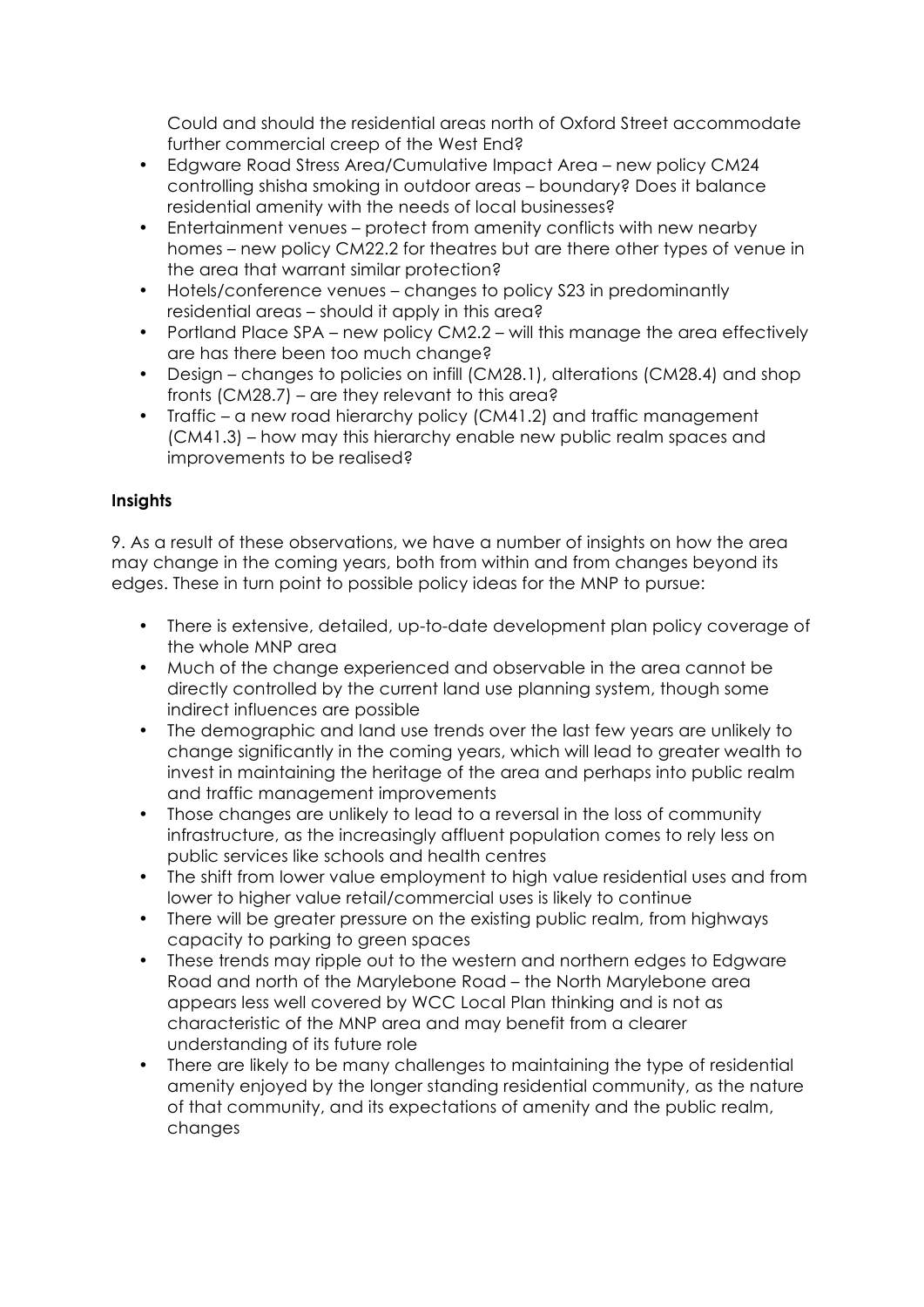

#### Insights Plan

- The pace, scale and nature of these changes will be influenced by the extent to which the quality and capacity of the public realm can be improved, otherwise it is possible that the character and amenity value of the area may deteriorate with too many people and vehicles competing for space scarce space 24-7
- The public realm is ultimately created and maintained by the combination of land use policy and land management working in tandem to ensure investments are made in the right place at the right time
- It is therefore plausible that a neighbourhood plan comprising statutory land use policies and elements of other public and land management strategies – transport planning/highways management/public car parking, licensing, policing, CIL, BID strategy, estate asset management strategy for example – may be deployed as a 'Marylebone plc corporate plan' that leads and coordinates change in the MNP area over the next 20 years (note: only the statutory land use planning policies would be examined and voted on in the MNP process)
- However, we are not aware of any precedent for such an approach to neighbourhood planning in London or anywhere else, which will require innovation and resourcing by the MNP Forum
- The MNP therefore faces a choice on its future scope: either to focus entirely on a small range of development management policy refinements or to pursue what may be perceived as a more radical purpose – there is no 'right or wrong' answer but they will lead to very different outcomes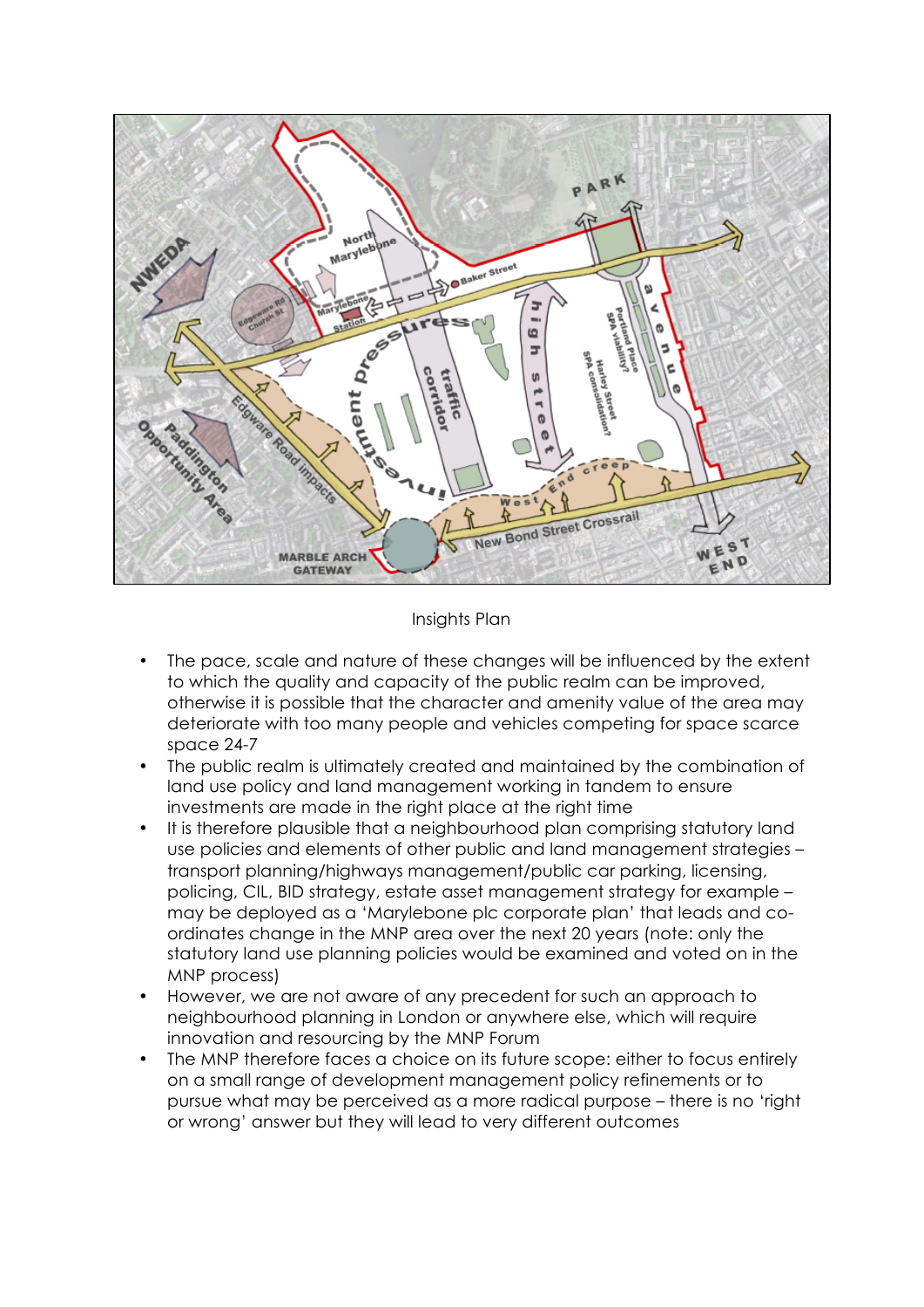# **Actions**

10. The workshop was intended to focus on scoping the land use policy space for the MNP. The actions below are therefore recommended as a means of informing the extent to which that policy space can be occupied and in what ways. This work may inevitably lead to dependencies with non-statutory planning issues, in which case these may be interrogated further as the Steering Group wishes.

- 1. Special Policy Area Review:
	- a. Portland Place\*
	- b. Harley Street\*
	- c. New Bond Street/West End\*\*
	- d. Edgware Road CIA\*\*
	- e. North Marylebone CAZ extension\*\*

*Review the existing SPA policy boundaries\* and distinct policy provisions. Are the boundaries still right? Are those provisions still relevant? How do they relate to their neighbouring areas? Review the potential for new policy areas\*\*. Where should the boundaries by drawn? What specific provisions should be made? How do they relate to their neighbouring areas? In all area types, identify any key, corresponding non-statutory issues on which success may depend. In all cases, provide any relevant statistical evidence to support assumptions and recommendations. Show conclusions on a plan as necessary.*

- 2. Design Policy Review:
	- a. Conservation Areas\*
	- b. Other areas\*\*

*Review the Conservation Area Audits\* to identify specific design principles in each Conservation Area that may be included in a MNP policy for each Area. Review those parts of the MNP area that are not in a Conservation Area\*\*. Are there distinct character areas that, irrespective of the absence of heritage value, have some distinguishing design features that are common enough to identify in a policy?*

3. On Street/Off Street Parking\* & Traffic Management\*\* Review

*\*Review the current initiatives (Baker Street/Gloucester Place, Oxford Street, others?) to identify their pros and cons, especially in relation to their potential effects across the rest of the MNP area. Review WCC proposed new road hierarchy and identify opportunities for closing or managing traffic to create new public realm opportunities. Review WCC parking standards and compare pros and cons with alternative option of no spaces in new developments. Show on a plan.*

*\*\*Quantify (or estimate using existing data sets) the number of public and private off-street and on-street car parking spaces by ED and relate to the residential and office populations of each ED. Identify opportunities to remove on-street spaces and to create new off-street spaces in new development schemes or public realm projects. Show on a plan.*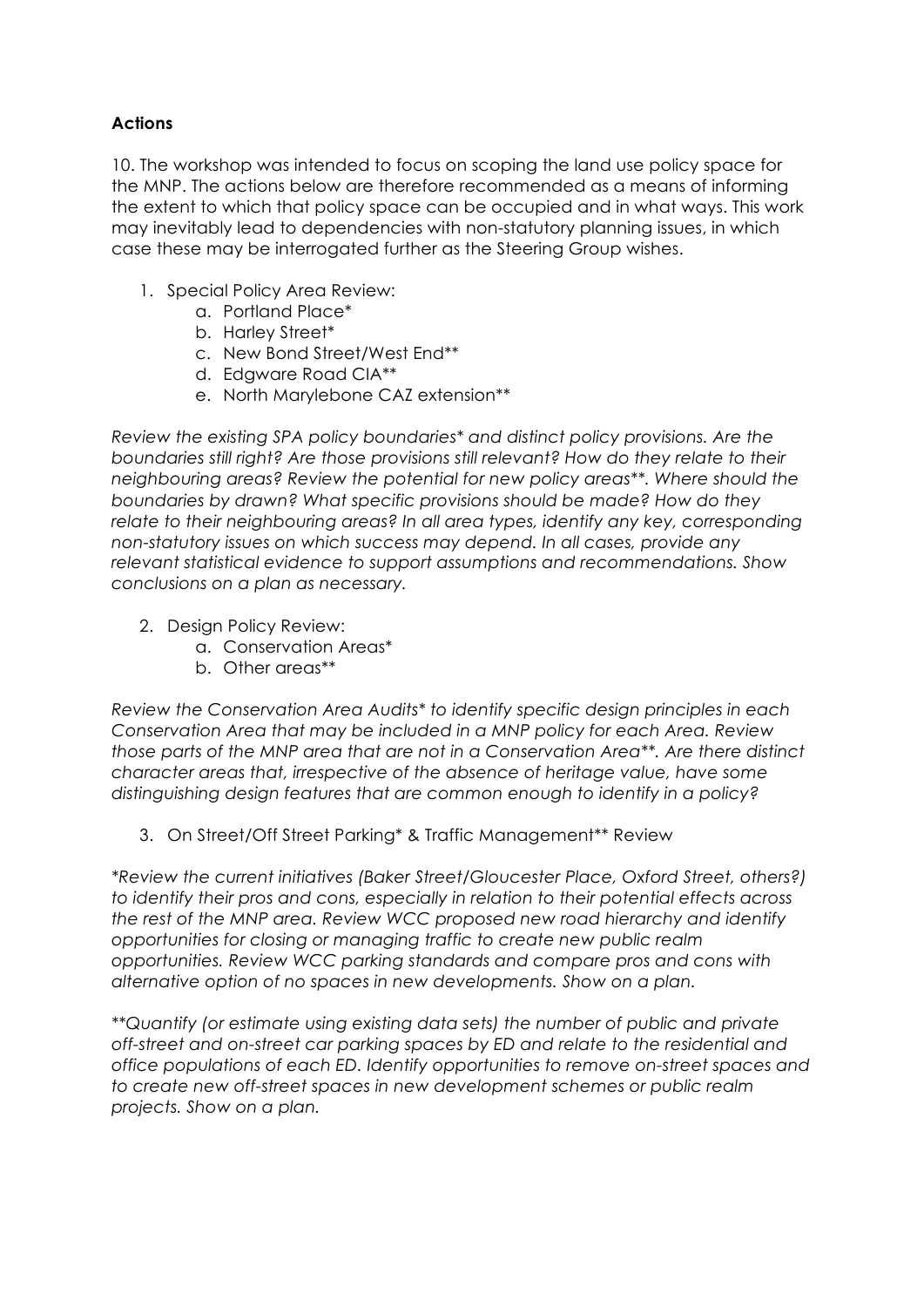4. Public Realm\* & Key Pedestrian/Cycle Routes\*\* Review

*\*Review WCC open space/play space data. Identify opportunities for new public realm on land outside of the highway. Identify opportunities for new street tree planting/green walls and other public realm improvements that take account of heritage constraints. Show on a plan.*

*\*\*Review existing main pedestrian routes (e.g. highest footfall) and anticipate future increases in footfall (e.g. between Marylebone Station and Baker Street). Identify existing and forecast pavement capacity problems. Show on a plan. Review existing cycleway network and cycle parking infrastructure (e.g. parking, cycle lanes) and identify capacity/safety problems. Show on a plan.* 

- 5. Development Management Policy Review:
	- a. Advertisements

*In those areas with permitted development rights for advertisement control, identify amenity/visual problems (e.g. phone boxes). Show on a plan. Review existing WCC advertisement policy to identify any changes necessary for the MNP area.*

b. Servicing and deliveries

*Identify known locations with frequent servicing and delivery problems. Show on a plan. Review existing WCC servicing/delivery policy to identify any changes necessary for the MNP area.*

# c. Cultural venues nuisance

*Identify cultural venues (e.g. theatres, music etc) that warrant protection from future problems with local amenity conflicts with residential areas. Show on a Plan.*

11. Each action should be addressed by a task team chaired by a member of the Steering Group but comprising the relevant local expertise and interest (see below). At a minimum, their membership must include businesses and residents from different parts of the area within the constraints of maintaining a practical group number.

12. All the tasks should be completed with a singe report making recommendations to the Steering Group in respect of a) specific policies for inclusion in the statutory planning section of the document, b) any non-statutory issues that are key to successful policy implementation and c) who should be consulted on the conclusions and how, before policies are finalised for the Pre Submission Plan. Where groups cannot agree a consensus position – and that is a valid outcome – then the report should indicate where there are differences and how they may be resolved in due course.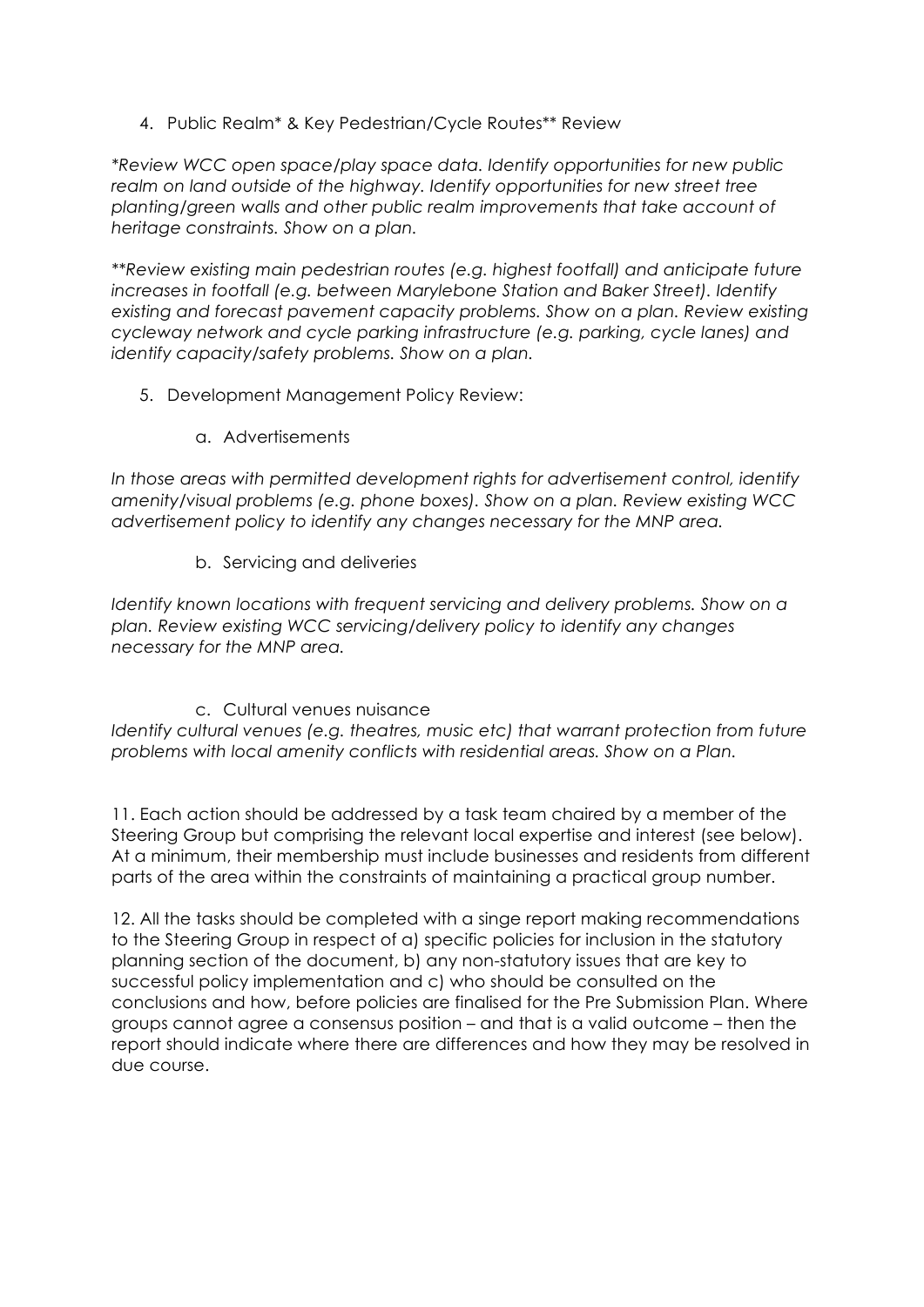

13. It is expected that each task team will want to engage with a range of relevant stakeholders during their work. It will be for the steering group to determine if there may be benefits in co-ordinating such consultations, especially with residents, businesses and employees, through either a generic or stakeholder-specific questionnaire/survey.

14. During the task team work, the steering group should obtain interim reports to identify as early as possible any potential conflicts between emerging policy/proposal ideas and to steer the teams to resolve those conflicts if possible. If there remain genuine unresolvable conflicts, then the group may wish to present them as alternative options in an informal consultation draft version of the MNP. Such a consultation exercise may, in any event, be desirable for the group to test the water on the scope and emerging policy ideas before it commits itself to the Pre Submission version, by which time all such matters must be resolved and choices made. An informal consultation exercise is not governed by the Regulations, so can take any form the group requires to obtain the richness in feedback necessary to guide the completion of the Pre Submission Plan.

15. It is acknowledged that, even though the purpose of this report is to focus the action plan on key policy idea areas, the amount of work needed across these actions is not inconsiderable. A lot will be expected of resident volunteers and of busy business people. RCOH can make some provision for support and there may be other resources made available, but this cannot be a substitute for local community effort if the MNP is to succeed at the referendum stage.